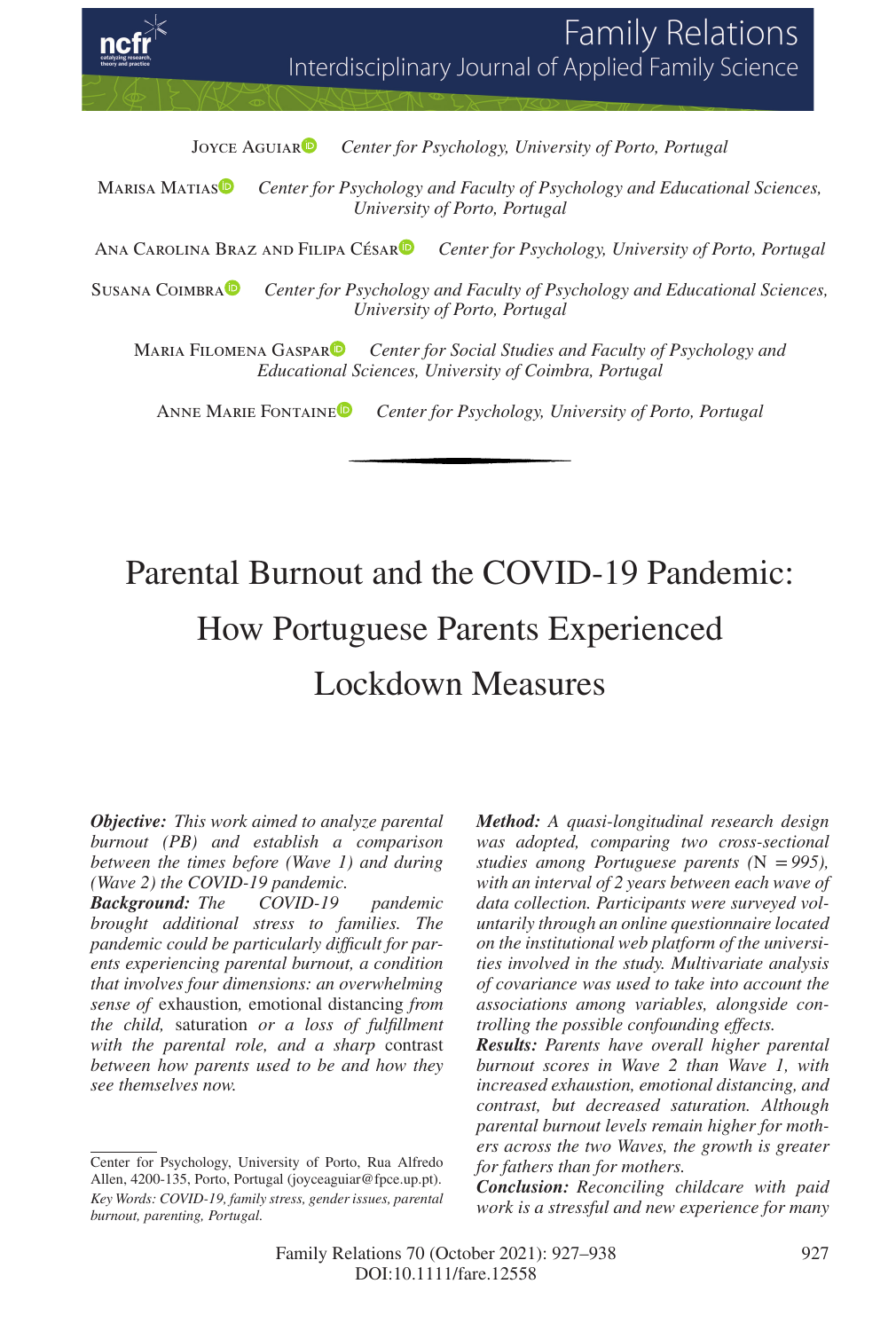*fathers. However, results suggest that even amid a crisis, some parents had the opportunity to deeply bond with their children.*

*Implications: We expect this work to encourage stakeholders to consider proper intervention strategies to address potential parental burnout. Also, initiatives that strengthen gender equity within parenting context are needed.*

This study aimed to shed light on how mothers and fathers dealt with the lockdown during the state of emergency in Portugal caused by the COVID-19 pandemic response. On March 2, 2020, the first two cases of COVID-19 were identified in Portugal. About 2 weeks later, with two deaths and 642 positive cases (Direção Geral de Saúde, 2020), the Portuguese government declared a state of emergency. This meant the closure of all schools, kindergartens, factories, shops, and business in general, except those considered essential (Diário da República Eletrónico [DRE], 2020a). People's movement between locations was restricted; online learning was implemented and working from home was recommended whenever possible. Also, the Portuguese Government created a special financial support scheme for workers with children under 12 years of age, so that parents could remain with their children at home (DRE, 2020a). On May 2, 2020, the unlocking period began and the COVID-19 restriction measures were gradually alleviated (DRE, 2020b). Daycare centers and kindergartens reopened in June 2020, but all schools maintained online learning until the end of the school year on June 26, 2020, except for 11th- and 12th-grade students, who took some regular lessons to prepare for higher education entrance exams.

One of the impacts of the lockdown measures was the limitation of social contact with extended family, close relatives, and friends. Another striking impact for many families was significant loss of income due to layoff measures or job loss. For parents who had the opportunity to continue their job activities from home, being able to juggle both paid work and caring for the family within the household was a major challenge, especially for those who lived in a low-income household or were in a situation of vulnerability (Bradbury-Jones & Isham, 2020; Craig & Churchill, 2020; Usher et al., 2020).

Homes became places for working, as well as for the caring and teaching of young children

without the usual help or assistance granted by the extended family, such as grandparents, or collective childcare resources that Portuguese families usually turn to (Prioste et al., 2017; Wall, 2002). In fact, the preschool enrollment rate in Portugal is quite high. In the 2017–2018 school year, 90.1% of children between the ages of 3 and 5 years were enrolled in preschools (Conselho Nacional de Educação, 2019). With the lockdown, families lacked not only institutional support but also extended family support, recognized as a determinant bond both from an affective and instrumental point of view (Portugal, 2011). Indeed, relations between grandparents and grandchildren are highly valued in Portuguese society, assuming important emotional, educational, and instrumental support, in an important form of intergenerational relations and solidarity (Prioste et al., 2017; Ramos, 2012).

## Lockdown and Parental Burnout

The COVID-19 pandemic has brought a number of stressful issues for both parents. With all the family members at home indefinitely, the amount of unpaid family work increased substantially during the lockdown (Craig & Churchill, 2020; McLaren et al., 2020). Unsurprisingly, recent research has been shown an increased risk of distress for both parents and children (Coyne et al., 2020; Griffith, 2020).

It can be demanding for parents to combine the supervision of child(ren)'s homeschooling while trying to work from home. Moreover, for parents who are not working from home, going back and forth to work and the concerns about potential contamination of their homes are additional sources of stress. Overall, parents are doing their best to maintain regular routines in everyday life and to create new learning and entertainment activities for children at home, providing a safe and positive environment to help them express their feelings (Cluver et al., 2020; Coyne et al., 202; Dalton et al., 2020). Often, parents also experience concerns regarding the needs of their elderly parents whom they need to care for at a distance and ensure their safety (Coyne et al., 2020; Griffith, 2020; World Health Organization, 2020).

As a result of all these changes, emotional well-being has been affected by increased anxiety, loneliness, boredom, fear, sleep disorders, changes in concentration, irritability, and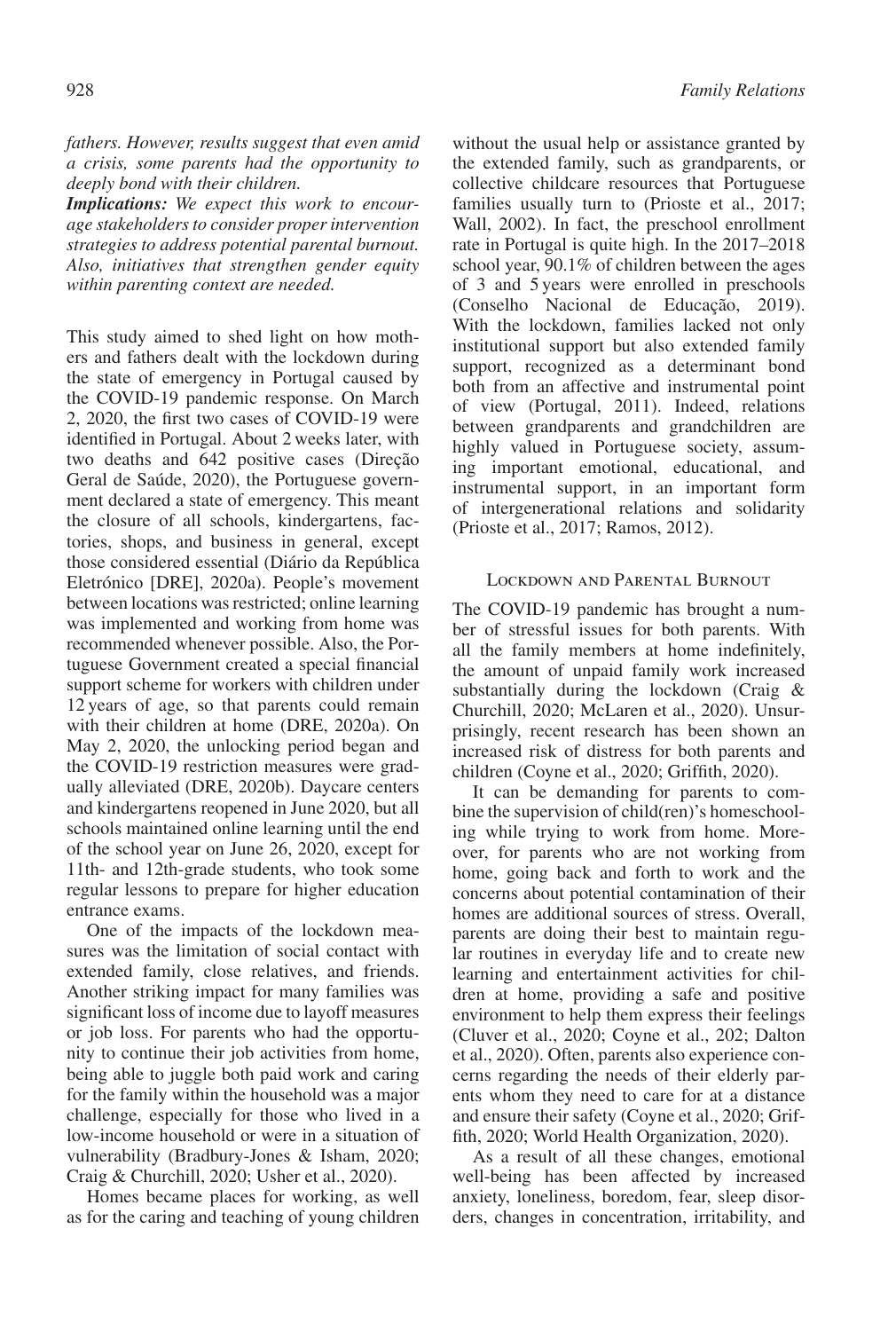uncertainty about the future, to name a few concern (Gunnel et al., 2020; Röhr, 2020; Vinkers et al., 2020). A survey carried out during the first month of lockdown in Portugal revealed that  $82\%$  ( $n = 160,157$ ) of participants reported feeling anxious, sad, or angry every day or almost every day (Dias et al., 2020). With the demands faced, these effects may be particularly felt by parents.

Nowadays, parenting can be embedded with parenting norms that pose high and impossible standards because there is a strong social pressure for parents to excel in raising their child (Prikhidko & Swang, 2020). These high standards are a risk factor for parents' stress and burnout (Roskam et al., 2018). In a period of family confinement, this risk is likely heightened, even more so for parents who have already been experiencing difficulties in their parental role (Griffith, 2020). These parents may be at highest risk of burnout. Parental burnout is a condition that involves four key dimensions: an overwhelming sense of *exhaustion* related to their parental role; *emotional distancing* from the child(ren), limiting interactions to functional or instrumental issues; *saturation* or a loss of joy and fulfillment on their parental role, of feeling fed up; and a *contrast* between how parents used be and how they see themselves acting now as a mother or father (Roskam et al., 2018). It is important to note that parental burnout differs from daily parental stress because it is a prolonged exposure to overwhelming stress related to parenting, with high demands and limited resources. Therefore, parental burnout results from a chronic imbalance of risks over resources (Mikolajczak & Roskam, 2018).

*Hypothesis 1.* Because lockdown measures seem to increase the demands on parents, we expect parents to report higher levels of parental burnout in the dimensions mentioned earlier during restrictive pandemic lockdown measures than before.

# Gender and Parental Burnout

Although both fathers and mothers are usually full-time working parents (POR-DATA/INE, 2020), gender inequalities in the family sphere are a constant within the Portuguese context. Indeed, even when mothers have a full-time job or when fathers are unemployed, mothers do the bulk of domestic and childcare work (Aguiar et al., 2020; Matias et al., 2012; Perista et al., 2016). Further, despite the increasing involvement of fathers in childcare, parenthood remains a domain strongly affected by gender inequalities. Additionally, the intensive mothering model prevails in Portuguese society (César et al., 2018), placing high standards on the mother in terms of her total availability, attention, and dedication to the child(ren). As a consequence, mothers who adhere to this model tend to ignore their own needs in an attempt to meet society's expectations and, therefore, are at an increased risk of becoming overwhelmed. As these mothers may always put their children first, they may experience negative feelings more often, such as anxiety, doubt, guilt, sadness, and loneliness (César et al., 2018, 2020). According to the literature, intensive mothering was conceptualized as a series of predominant attitudes among women from the middle to upper classes with a high educational level (Rizzo et al., 2013).

Given this literature, it is unsurprising that research indicates a higher average level of parental burnout among mothers than fathers, explained by social gender roles that reinforce the representation of the mother as the childcare expert while the father remains her assistant (Matias et al., 2020; Roskam & Mikolajczak, 2020). Also, it is important to note that mothers make up 87% of single-parent families in Portugal, which means in 87% of cases, it is the mother who lives with the children (Instituto Nacional de Estatística, 2014). Nonetheless, burnout appears to have more severe consequences for fathers' parental role than for mothers' role (Roskam & Mikolajczak, 2020). Specifically, aggressive and neglectful behavior toward children has been reported as more common in fathers experiencing burn out thanin mothers (Mikolajczak et al., 2018; Roskam & Mikolajczak, 2020).

Considering how work and family balance usually plays along traditional gender roles (Matias & Fontaine, 2015; Wall et al., 2016) and also that Portuguese mothers tend to do the bulk of domestic and childcare work in the home (Perista et al., 2016), we expect that this disparity will be aggravated by the pandemic crisis. Although the imposed lockdown required both fathers and mothers to stay at home, this does not mean that they fairly shared their responsibility for family care (Craig & Churchill, 2020; McLaren et al., 2020). This could bring an additional burden, especially for women, and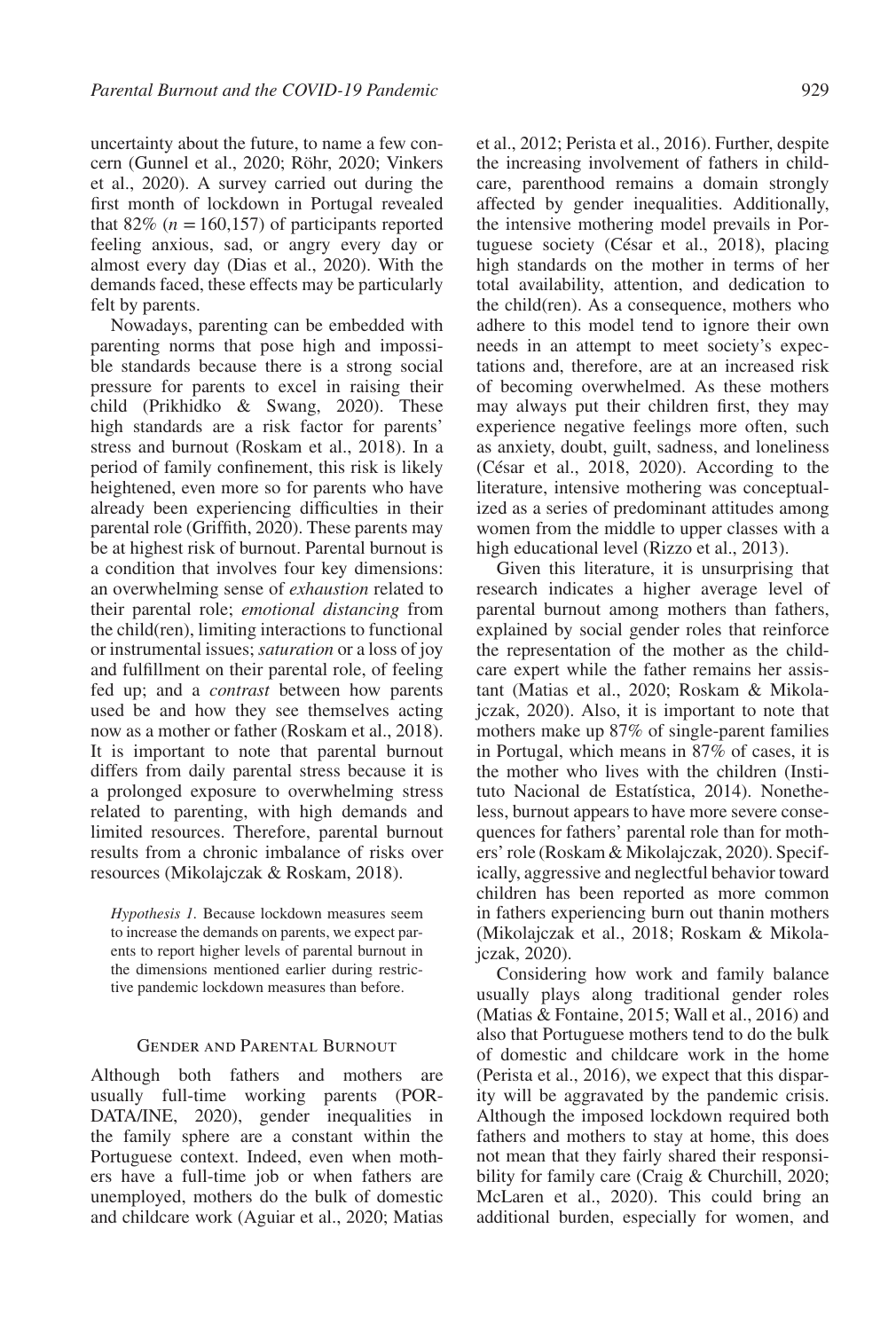could potentially affect parents' performance as a caregiver. Recent work carried out in 18 countries reveals that COVID-19 is intensifying the workload of women at home, as they are taking on most household tasks and family care during the pandemic (United Nations Women, 2020). In support of the potential for difference in the impact of the pandemic on families are reports that social calamities (such as war, natural disasters, or past disease outbreaks) often lead women to increased vulnerability, exacerbating gender burdens (Bradshaw & Fordham, 2015; McLaren et al., 2020; Mondal, 2014).

*Hypothesis 2.* Therefore, in this current study, we expect that mothers and fathers are dealing differently with the changes caused by the COVID-19 crisis and that with these differences in dealing with pandemic-related changes, that a greater difference in the fathers reporting levels of burnout prior to the pandemic and fathers reporting during the pandemic in comparison to the difference in levels of burnout reported by mothers prior reporting prior to the pandemic and mothers reporting levels during the pandemic.

# Current Study

In this study, our focus is to analyze parental burnout levels, comparing levels of burnout reported by a group of mothers and fathers before confinement to levels reported by a second group during home confinement. To summarize, we expect levels of burnout reported by both mothers and fathers prior to the pandemic restrictive confinement to be significantly lower than the levels reported during the pandemic by a second group of parents (Hypothesis 1). Second, we expect gender differences in parental burnout, with higher levels of women's burnout (Hypothesis 2). Finally, we expect gender differences to be exacerbated by lockdown measures, that is, to be of higher magnitude in Wave 2 (Hypothesis 3).

## **METHOD**

# *Research Approach and Design*

A quasi-longitudinal research design was adopted by comparing two cross-sectional studies among the same specific population (Portuguese fathers and mothers, living with at least one child under the age 18 years), although different individuals were surveyed at each time wave. The time interval between the two periods of data collection was 2 years, that is, in 2018 (pre-pandemic wave  $=$  Wave 1 [W1]) and  $2020$  (during pandemic lockdown wave  $=$ Wave 2 [W2]). This research is part of a larger project, involving more than 40 countries, called International Investigation of Parental Burnout (IIPB).

# *Participants*

Data were collected from a sample of 995 Portuguese parents (406 from W1 and 589 from W2). Participants in both Waves had at least one child who was living at home. In both Waves, 68.3% of participants were mothers (50.5% and 80.8% for W1 and W2, respectively). On average, parents were  $41.26$  years old  $(SD = 6.89)$ , the mothers were on average 40.3 years old  $(SD = 6.26)$ , and the fathers were 43.4 years of age (*SD* =8.32). Mean age was 41.8 years (*SD*  $=8.06$ ) for the W1 participants and 40.89 years (*SD* =5.96) for the W2 participants. Parents had, on average, 16 years of education  $(SD = 3.72)$ : W1 parents had  $14.86$  years  $(SD = 3.84)$  and W2 parents had  $16.76$  years  $(SD = 3.44)$  of education. Approximately 85% of participants were part of a two-parent family, 7.6% were single parents; 4.9% of participants were part of stepfamilies and 1.9% of multigenerational families. Overall, the participants had from one to five children, with 41% with one child and 48% with two. Most of respondents were working parents (93.1% of the W1 and 87.2% of the W<sub>2</sub> parents).

Participants from both Waves were compared on sociodemographic variables (gender, age, educational level, marital status, number of biological children, number of children living at home, job occupation) to sustain sample equivalence and to identify possible confounding variables. Samples from W1 and W2 were equivalent in terms of families' living situation (kind of neighborhood),  $\chi^2(2) = 1.733$ ,  $p = .420$ ; number of biological children,  $t(793,197)$  =  $-0.621$ ,  $p = 0.544$ ; and number of children living at home,  $t(849,276) = .083$ ,  $p = .934$ . As expected, the percentage of working parents was lower during the lockdown situation,  $\chi^2(1)$  $=$  5.389,  $p = 0.020$ . However, the two samples differed with respect to the proportion of male and female participants,  $\chi^2(1) = 12.023$ , *p* =.001; as there were more women in W2 than in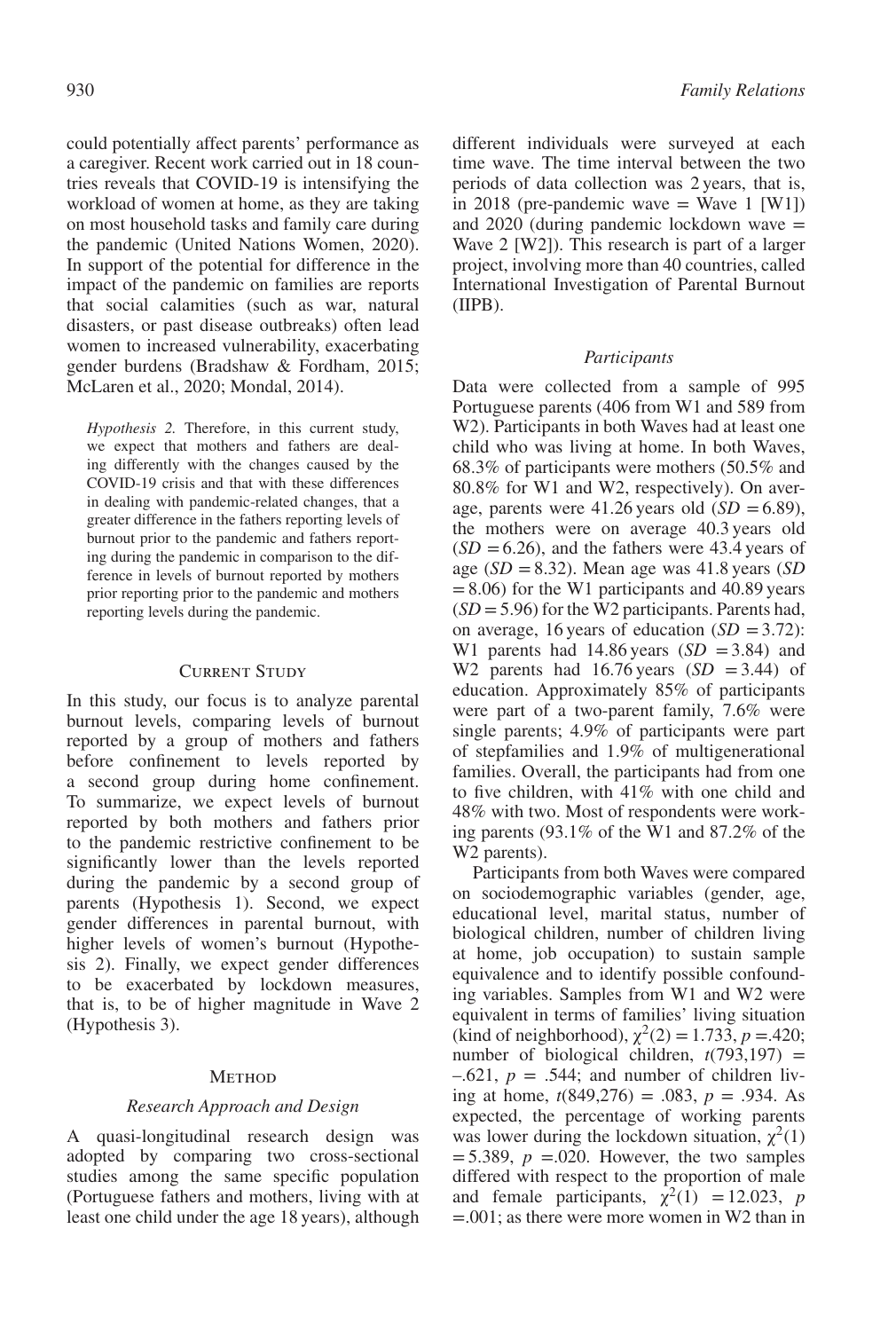W1. The samples differed in mean educational levels,  $t(699) = 3.400$ ,  $p = .001$ ; with parent's education level being lower in W1 ( $M = 14.86$ ,  $SD = 3.84$ ) than W2 (*M* = 16.76, *SD* = 3.45). Age of the parents also was different across samples,  $F(1) = 4.067$ ,  $p < .044$ , as parents in W1 were found to be slightly older  $(M = 41.80, SD)$  $=8.61$ ) than those parents from W2 ( $M = 40.89$ ,  $SD = 5.96$ .

#### *Procedures*

This research has the approval of both the Ethics Committee of the Faculty of Psychology and Educational Sciences from the University of Porto (FPCEUP-CE: 2017/12-12) and from the Ethics Committee of the Centre for Social Studies of the University of Coimbra (CES-UC: 2020/28-04).

At both Waves, data were collected through an online survey located at institutional web platforms from the universities involved in the study. According to official data (Instituto Nacional de Estatística, 2019), approximately 81% of Portuguese households have access to the Internet at home. Thus, the researchers followed advertisements in various Internet pages (e.g., local government pages and school's websites), social media (e.g., Facebook groups aimed at parents), and through professional networks and associations.

#### *Instruments*

*Parental burnout* was measured by Parental Burnout Assessment (PBA; Roskam et al., 2018), adapted and validated to Portuguese by Matias et al. (2020). This instrument has been considered as the gold standard to assess the experience of parental burnout (Aunola et al., 2020). It is composed of 23 items distributed in the previously mentioned four dimensions: emotional exhaustion (nine items), contrast (six items), saturation (five items), and emotional distancing (three items). Cronbach's alphas for the four subscales and the global score were, respectively, .94, .89; .83, .79, and .96 for the W1 and .95, .92, .93, .78, and .97 for W2. The correlation among PBA subscales, both in W1 and W2, is reported in Table 1.

*Sociodemographic data*. Respondents provided sociodemographic data regarding their age, level of education, employment situation,

Table 1*. Pearson Correlation Among PBA Subscales*

|               |          | 2         | 3        | 4        |
|---------------|----------|-----------|----------|----------|
| 1. Exhaustion |          | $.815**$  | $.935**$ | $.638**$ |
| 2. Contrast   | $.817**$ |           | $.872**$ | $.750**$ |
| 3. Saturation | $.714**$ | $.786**$  |          | $.644**$ |
| 4. Distancing | $.705**$ | $.785***$ | $687**$  |          |

*Note*. For Wave 1, values are above the diagonal; for Wave 2, values are displayed below the diagonal.

type of family, number of children in the household, neighborhood features, and work outside the home. W2 protocol also included specific questions about how families were coping with the COVID-19 pandemic and the quarantine measures (number of days in lockdown, employment situation during lockdown, changes in family's financial situation).

#### *Data Analysis*

Preliminary analyses on skewness and kurtosis were performed to confirm the normal distribution of PBA dimensions and PBA global score, allowing the use of parametric statistical analyses. Values of asymmetry lower than |3| and of kurtosis lower than |10| were considered sufficient to ascertain normal univariate distribution (Kline, 2010). Another assumption for this multivariate analysis is the homogeneity of variance–covariance matrices, in particular when sample sizes are highly divergent as is the case here. The variances and covariances for each group (Wave \* gender) showed a ratio inferior to 10:1 and the group with the larger sample (women at W2) produced the larger variance and covariances. Thus, the alpha levels produced are conservative and the null hypotheses can be rejected with confidence (Tabachnick & Fidell, 2012).

Multivariate analysis of covariance (MAN-COVA) was used to take into account the associations among dependent variables (the four PBA subscale dimensions and total score) and our independent variables (gender and wave), alongside controlling the possible confounding effects of parental education and age that were previously found to vary across waves. To test Hypotheses 1, we compared PBA dimensions and PBA global score between W1 and W2. To test Hypotheses 2 and 3, we included wave and gender as between subject factors  $(2 \times 2)$ .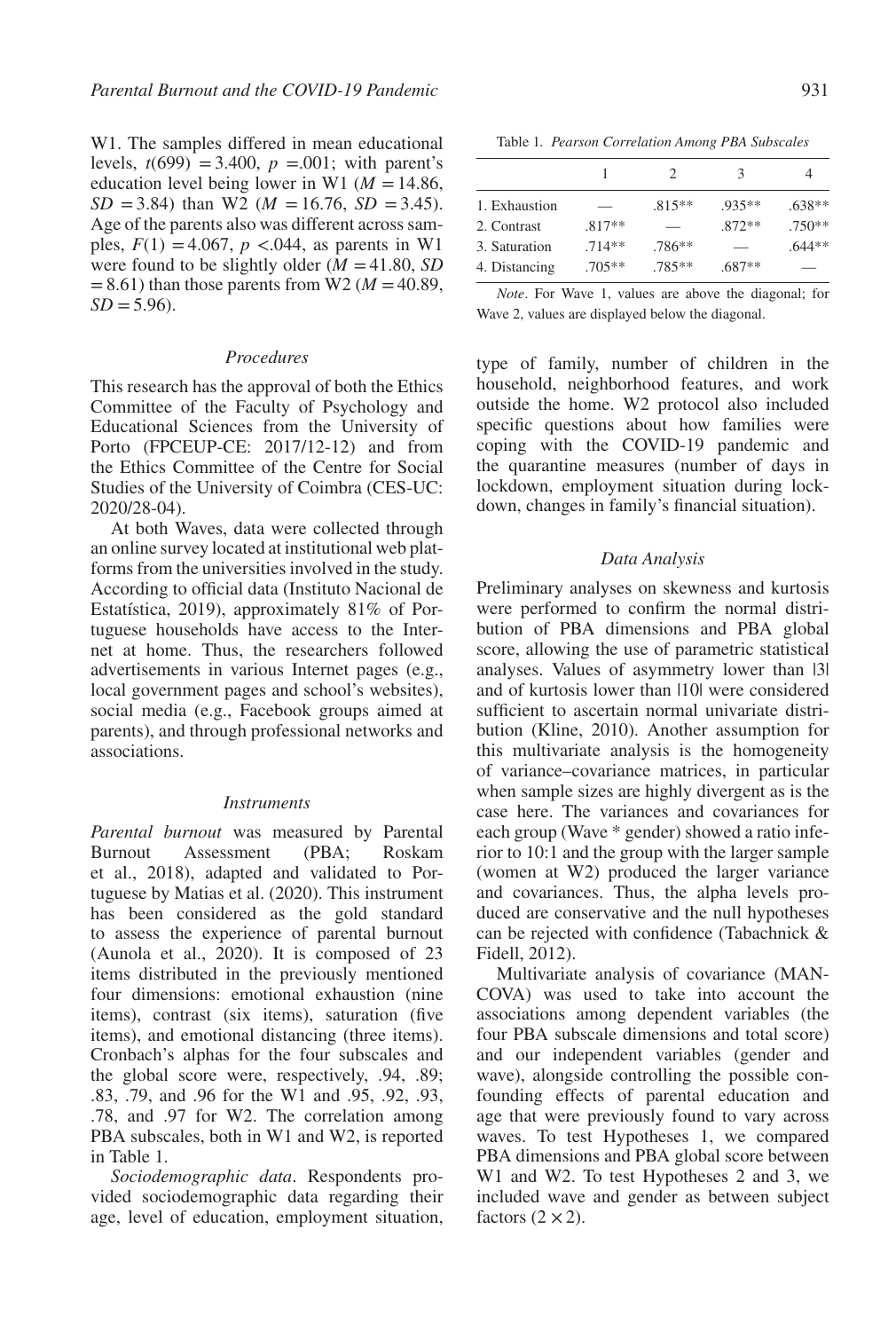## **RESULTS**

#### *Analyses of Covariance in Parental Burnout*

A MANCOVA with Wave and gender as between-subjects factors and age and educational level as covariates was conducted. Multivariate analyses (Pillai's trace) identified a significant effect of Wave,  $F(4, 964) = 66.285$ ,  $p < .001$ ,  $np^2 = .216$ , and of gender,  $F(4, 964)$  $=16.337, p \le 0.001, \eta p^2 = 0.063$ , as well as a significant interaction effect between wave and gender,  $F(4, 964) = 7.302$ ,  $p < .001$ ,  $np^2 =$ .029. Also, effects of age,  $F(4, 964) = 10.418$ ,  $p \le 0.001$ ,  $np^2 = 0.041$ , and parent's educational level,  $F(4, 964) = 7.265$ ,  $p < .001$ ,  $np^2 = .029$ , were found significant.

An increase of the levels on three dimensions of the PBA was observed from parents in W1 to parents in W2: exhaustion, emotional distancing, and contrast; conversely, levels of saturation decreased from W1 to W2. Wave differences explained 1% to 3.5% of variance (see Table 2).

Concerning gender effects, mothers showed higher levels of parental burnout than fathers, in all dimensions, explaining 1% to 6.1% of variation for each dimension. The interaction effect, nonetheless, revealed that these heightened levels from fathers in W1 to fathers in W2 were more pronounced with scores substantially increased from W1 to W2, for exhaustion, whereas mothers' levels remained stable, as shown in the Table 3. Saturation levels decreased for both parents, but the decrease was more pronounced for mothers than for fathers. The increase of parental emotional distancing and contrast from W1 to W2 did not vary according to gender nor did the differences between fathers and mothers vary from W1 to Wave 2 (see Figure 1).

#### **CONCLUSION**

The impact of COVID-19 has been dramatic worldwide—not just to individuals' health but also to societal and familial functioning. In this article, we focused on the risks associated with COVID-19–related home confinement for Portuguese parents' burnout, and explored how gender is intertwined with this phenomenon. To achieve this, we compared two groups of parents, one group from before (W1) and one group during (W2) the pandemic lockdown.

Our findings revealed not only significant differences in reported parent burnout by the parents in W1 and W2 for all dimensions but the global score and also that mothers and fathers were different in the before and after pandemic lockdown waves. All dimensions of PB increased from W1 to W2, except for saturation, which decreased. When considering just the gender main effect, gender differences were found regardless of the Wave and parental burnout dimension considered, with mothers having higher levels in all parental burnout dimensions than fathers; however, part of these mean-level differences are shaped by the interaction with wave. Indeed, exhaustion levels increased significantly for fathers from W1 to W2, whereas they remained unchanged for mothers, and saturation levels decreased more strongly for mothers than fathers. Emotional distancing and contrast are not altered by wave and gender interactions, and, considering only unique effects, those are higher for mothers and in W2.

We therefore, have partially confirmed our first hypothesis, as we found fathers and mothers in W2 reporting higher scores on exhaustion, distancing, and contrast dimensions in comparison with those in W1, after controlled confounding sociodemographic variables. This increase may be linked to an increase of parents' responsibility for all routine family tasks and newly acquired tasks related to the lockdown, such as, homeschooling and work from home, as well as receiving less external support, such as preschool care or schools. Moreover, even for after school activities, Portuguese families generally outsource care either resorting to institutions that offer after-school activities or grandparents that can help them with the caring, education, and socialization of their child(ren) (Ramos, 2012; Wall, 2002). This outsourcing of afterschool care occurs due to the high rates of full-time work of both mothers and fathers, as well as to their long workhours. However, during lockdown, all these external sources of support for childcare were limited or nonexistent and parents had to run all family tasks while maintaining their professional performance at home amid a global health crisis.

Another result, however, does not support our first hypothesis: Saturation was the only parental burnout dimension that was lower for both mothers and fathers in the Wave 2 pandemic lockdown. In its definition, saturation entails the feeling that parents no longer enjoy being with their children. The pandemic lockdown has granted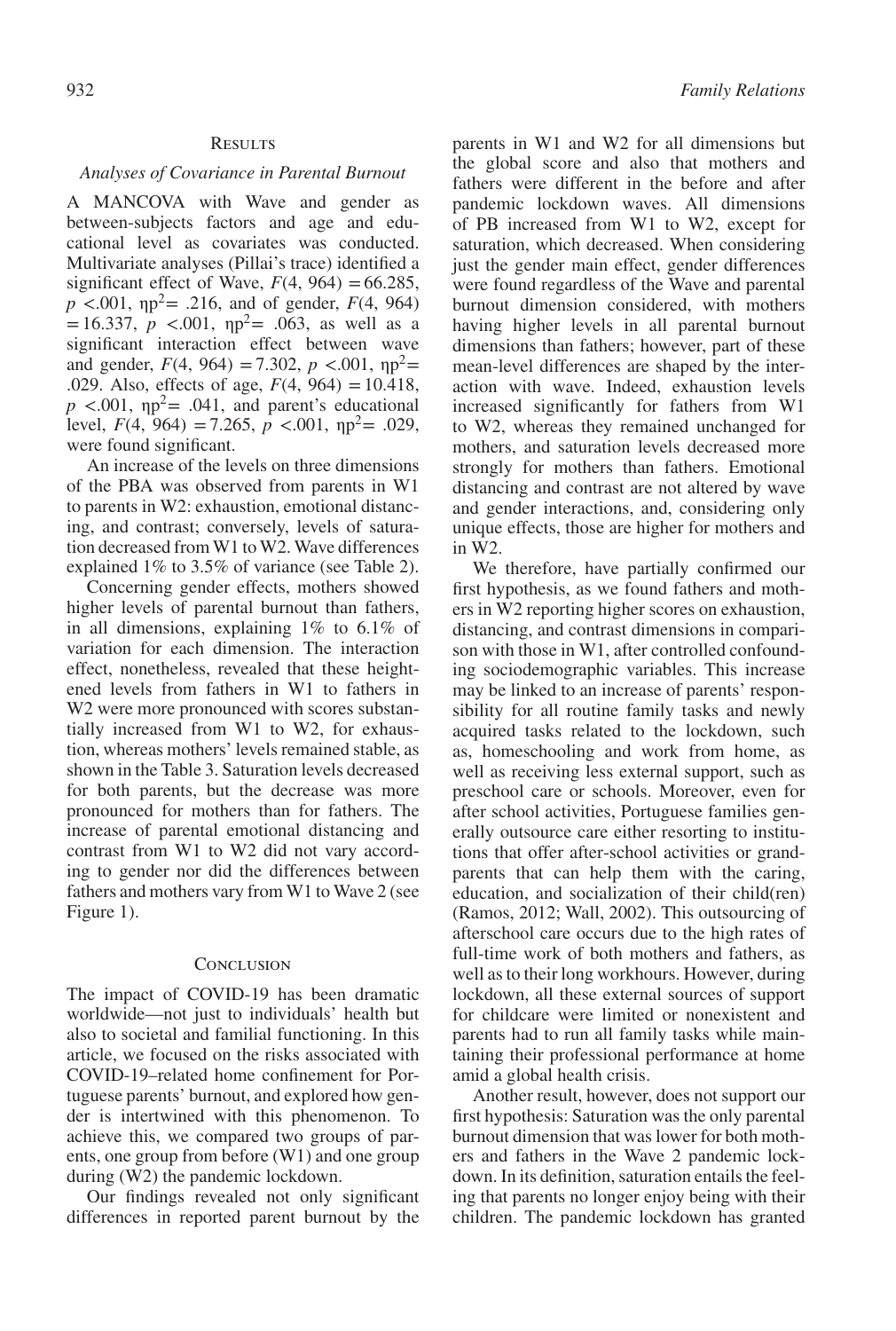| Effects | Variables  | Wave $1 M(SD)$ | Wave $2 M(SD)$ | F     | $\boldsymbol{p}$ | $h_p^2$ |
|---------|------------|----------------|----------------|-------|------------------|---------|
| Wave    | Global PB  | 20.63 (22.92)  | 26.53 (28.13)  | .68   | .41              | .001    |
|         | Exhaustion | 10.85 (11.32)  | 15.31 (14.04)  | 6.51  | .01              | .007    |
|         | Saturation | 4.68(5.31)     | 2.86(5.69)     | 45.76 | .001             | .045    |
|         | Distancing | 1.50(2.37)     | 2.29(3.30)     | 6.06  | .01              | .006    |
|         | Contrast   | 3.60(5.46)     | 6.06(7.72)     | 6.91  | .01              | .007    |
|         |            | Father         | Mother         | F     | $\boldsymbol{p}$ | $h_p^2$ |
| Gender  | Global PB  | 13.68 (17.91)  | 28.96 (28.19)  | 44.31 | .001             | .044    |
|         | Exhaustion | 7.81 (9.65)    | 16.14 (13.76)  | 45.26 | .001             | .045    |
|         | Saturation | 2.06(3.55)     | 4.30(6.21)     | 47.57 | .001             | .047    |
|         | Distancing | 1.34(2.42)     | 2.26(3.17)     | 7.65  | .006             | .008    |
|         | Contrast   | 2.47(4.18)     | 6.26(7.68)     | 33.59 | .001             | .034    |
|         |            |                |                |       |                  |         |

Table 2*. Multivariate Analysis of Covariance for Wave and Gender (2b)*

*Note*. PB = parental burnout. Wave 1: *N* = 391; Wave 2: *N* = 582. Wave 2b: Father *n* = 306; Mother *n* = 667.

Variables Wave 1 Wave 2  $F$  *p* h<sub>p</sub> h<sub>p</sub>  $h_p^2$ Global PB F 10.96 (15.27) 18.40 (20.29) 2.82 .093 .003 M 30.15 (25.15) 28.46 (29.38) Exhaustion F 5.63 (7.87) 11.58 (11.22) 4.86 .028 .005 M 15.99 (11.87) 16.20 (14.50) Saturation F 2.43 (3.49) 1.41 (3.57) 7.31 .007 .007 M 6.90 (5.84) 3.21 (6.04) Distancing F 1.04 (2.19) 1.88 (2.70) .33 .564 .00 M 1.54 (2.46) 2.39 (3.42) Contrast F 1.86 (3.20) 3.54 (5.34) .03 .867 .00 M 5.32 (6.58) 6.66 (8.07)

Table 3*. The Multivariate Interaction Effect of Gender and Wave*

*Note*. Wave 1: Father (F) *n* = 194; Mother (M) *n* = 197. Wave 2: Father *n* = 112; Mother *n* = 470.

parents more opportunities to share time and activities with their children on a daily basis, and this increase in shared time and activities may have allowed them to bond in a manner not previously possible due to the high number of working hours Portuguese parents usually work (Torres et al., 2014). The absence of differences for global parental burnout scores is easily explained because the increase of some of its dimensions may be compensated for by the decrease of another.

In our study, we observed gender differences in all parental burnout indicators, confirming Hypothesis 2. Mothers were more exhausted, more saturated, and more emotionally distant from their children than fathers. Mothers also believed that they used to be a better mother before the pandemic lockdown through which they were living. As a result, a strong effect size was found for mothers' global parental burnout score than for fathers. These results are in line with other studies that highlight the COVID-19 pandemic as a catalyst that reverberates in gender inequality among heterosexual couples (Craig & Churchill, 2020) with women being more burned out by the persistence of all elements of the nuclear family at home.

Findings also revealed that the impact of pandemic lockdown on mothers and fathers was not the same for some PBA dimensions, and these results did not support our third hypothesis. We had foreseen a worse impact of the pandemic for women than for men because women assume most domestic and parenting responsibilities. However, we observed the opposite. Whereas exhaustion level for mothers reporting in W1 to mothers reporting in W2 was stable men's levels increased substantially. Mothers were more exhausted than fathers, but their exhaustion levels did not increase from that of mothers' before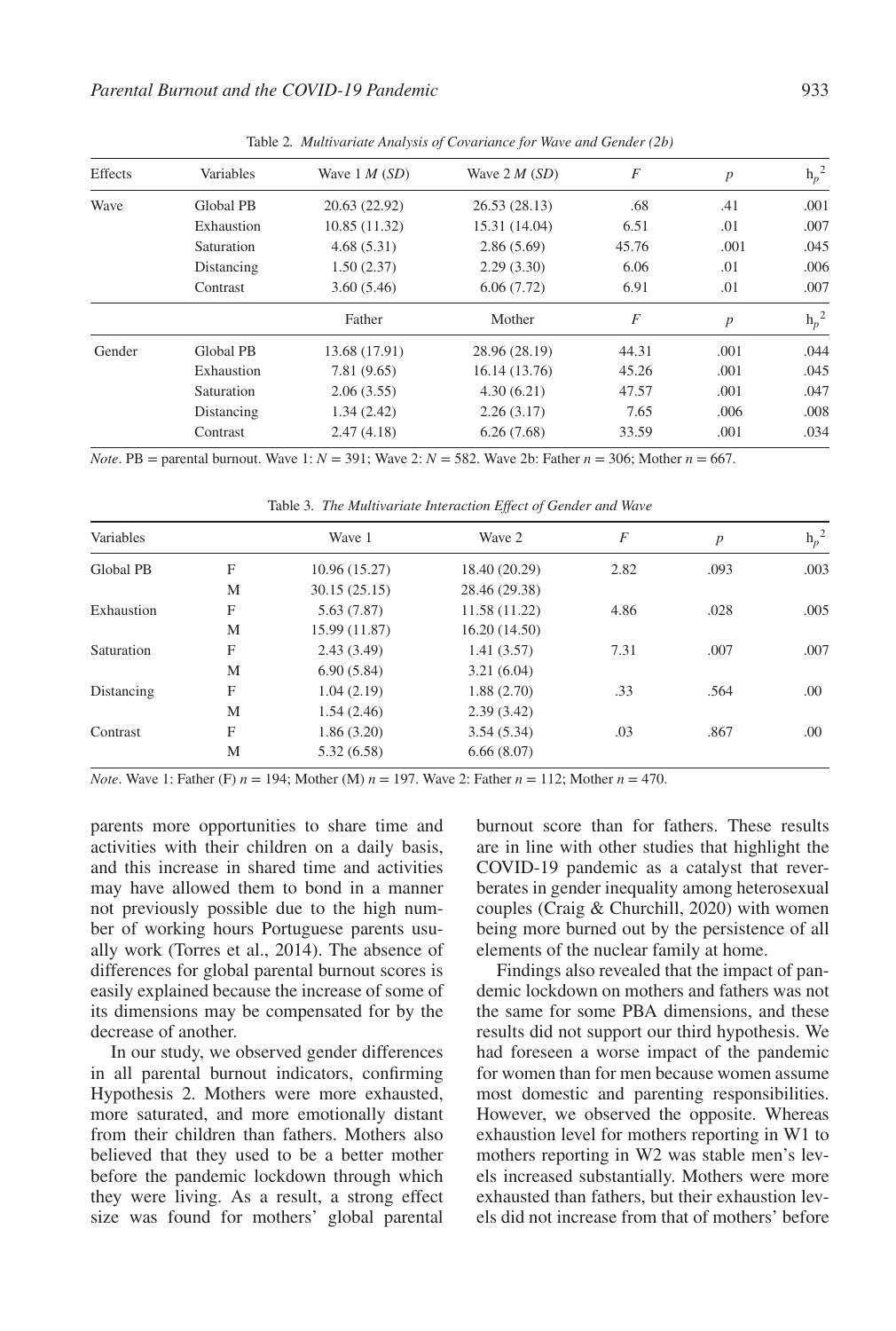

Figure 1. Effects of Gender and Wave Interaction

the pandemic. This is not the case for fathers, who felt much more exhausted during the pandemic than in the previous period. These results suggest that wave differences are caused more by the increment of fathers' burnout levels than that of mothers'.

This interesting finding can be understood if we consider how work and family roles usually interplay within the Portuguese family. Women are typically found to have more strain in balancing their work and family roles because they are seen as the irreplaceable caretaker of the family, despite their high involvement in the work sphere as well (Matias, 2019). Indeed, even when women are working at a full-time job, they perform the bulk of household and childcare tasks (Aguiar et al., 2020; Perista et al., 2016). Further, women's pressure to place their children's needs before their own is higher than it is for men (César et al., 2018). Indeed, past studies show that in parental dyads, women are the ones who are using a greater number and variety of conciliation strategies to balance multiple roles (Matias, 2019; Matias & Fontaine, 2015).

Therefore, the pandemic lockdown brought no surprising demands for women, and the novelty, perhaps, was only its duration; whereas men had, perhaps for the first time, the need to balance *simultaneously* their work and their family caring, spending more time with children, bearing the cries, shouting, and conflicts, for example. Women had already developed efficient strategies to balance work and family roles, and men may not have had this experience. Thus, women's "past experiences" and the sense of efficacy developed in dealing with such a challenge may have protected them from feeling even more overwhelmed by the demands of the new situation. These new demands may have resulted in an acute sense of exhaustion for men. Because the situation was new for them, the men had no past experiences to rely on and needed to create new strategies. Although men may objectively still do less than their partners, the men felt the parental role has draining their emotional resources as never before. These findings may complement previous research (Roskam & Mikolojczak, 2020) that showed fathers being more likely to burn out even before risks outweighed their resources or because they spend their resources more quickly in these new situations.

In recent years, new forms of involved fatherhood have arisen in Portugal (Wall & Leitão, 2017). Fathers are now expected to be active in caring for their children, and the pandemic lockdown could have been the opportunity for men both to implement this new model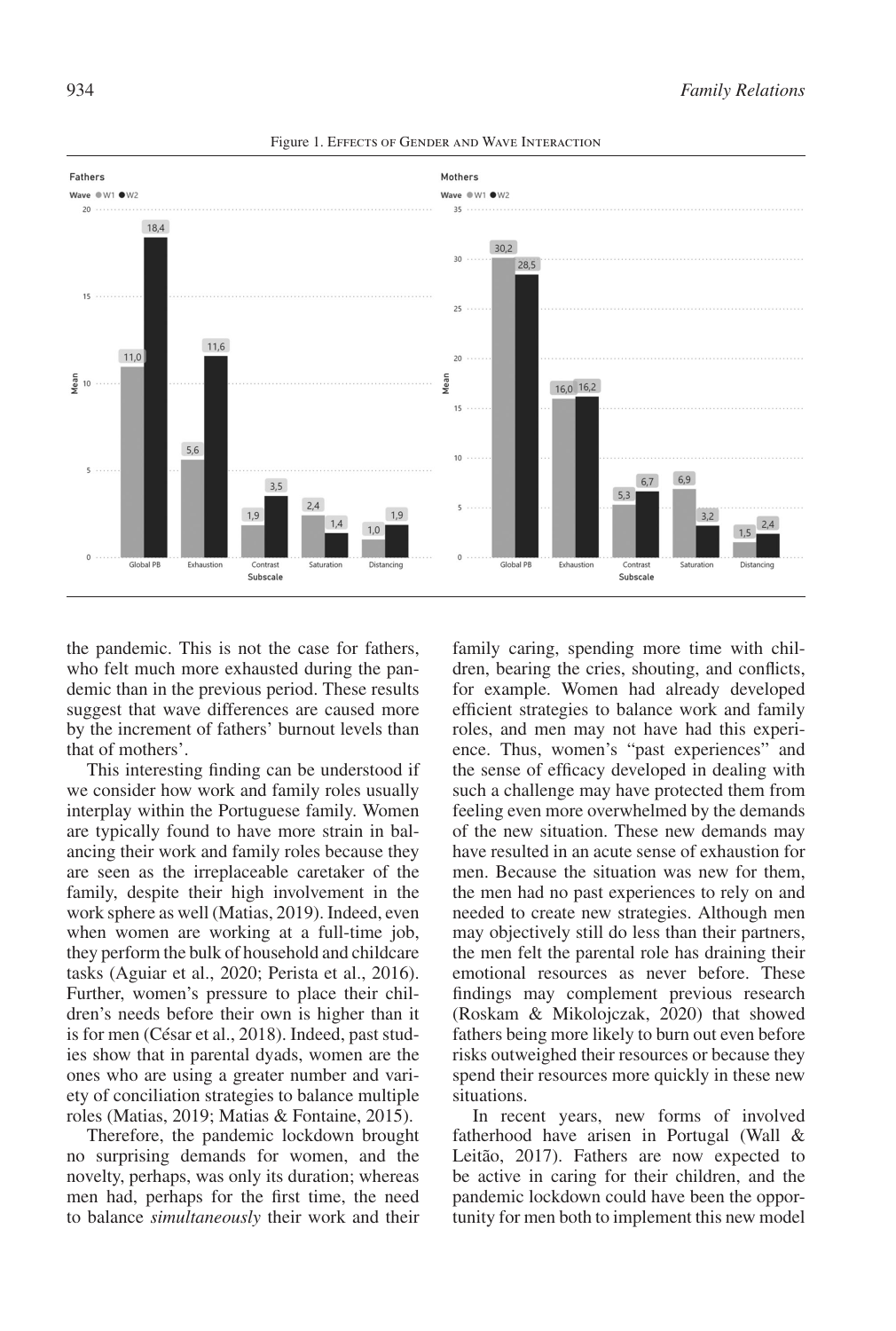of active caring and to feel its consequences, both positively (enjoying time with children) and negatively (feeling exhausted). In fact, the father's saturation level decreased significantly from W1 to W2, even if the mother's saturation level decreased more sharply.

Another alternative explanation is that perhaps a change of mindset has influenced fathers' attitude toward their role as parents. In light of cognitive dissonance theory (Festinger, 1957) and in view of the tension between the obligation to stay at home and the difficulties of being a full-time parent and experiencing negative emotions in this role, parents would seek to reduce such dissonance, changing their personal attitude and framing their time with their children as being more positive or less negative. Following this reasoning, it was possible, for some parents, to enjoy their parental role even while stressed due to lockdown. This assumption, of course, requires further investigation. But the question arises as to whether this secondary gain from the lockdown will remain in the long term after the pandemic crisis, with mothers and fathers resuming their previous family and work routines.

## *Study Strengths and Limitations*

To the best of our knowledge, this is the first study in the Portuguese context that focuses on parental burnout during the pandemic. Although women were overrepresented in the pandemic-related second wave and the majority of participants were highly educated parents, our results are informative in relation to furthering understanding of families' experiences of the pandemic response. In this research, to control confounding effects of sociodemographic sample differences, we included gender, educational level, and parent's age as between-subject factors or covariates in our analyses. However, we are aware that our result cannot be generalized to less educated parents. In future work, it might be important to encompass a broader strategy to recruit parents, particularly men and less educated parents. Further, researchers also should consider adding complementary procedures (such as interviews and observations), as suggested by Blanchard and colleagues (2020). In addition, a dyadic approach addressing parental burnout within the family could highlight compensatory or cumulative processes between parents.

All variables were self-report measures, with associated memory biases and social desirability factors. Additionally, although having comparable characteristics, Wave 1 and Wave 2 parents were not the same participants in each Wave. In relation to research design, the pandemic context made an online data collection was the safest available option. However, this introduces a limitation that ought to be acknowledged. We were reporting parents' differences on their own perception of reality before and after pandemic lockdown and not more objective indicators of experience.

We expect this work to encourage stakeholders (e.g., family therapists, social workers, and health professionals) to better understand the effects of the COVID-19 crisis in mental health, such as, for example, increasing parents' stress, especially for fathers, to help practitioners consider parental burnout while working with families. It is important to note that these effects are probably not restricted to the lockdown period but might be extended to the periods after this current crisis (Griffith, 2020). Therefore, further studies are warranted to carefully consider proper intervention strategies toward burned-out parents.

# *Implications*

Considering that risks and resources theory (Mikolajczak & Roskam, 2018) postulates that parental burnout is an imbalance between the demands of parents' expectations of themselves and the availability of resources available to meet those expectations or demands, we address some recommendations to practitioners and family therapists. First, it is important to identify, within the constraints imposed by the pandemic, some protective factors that can help parents relieve their stress before it becomes chronic. In addition, it is crucial also to manage parents' expectations of themselves or what they perceive as others' expectations for them because self-oriented and socially prescribed perfectionism are risk factors for parental burnout (Sorkkila & Aunola, 2020). In fact, if the demands for being a perfect parent is higher even at the best of times, in a time of crisis the resources needed to meet those demands are likely to be insufficient (Griffith, 2020).

Finally, as we mentioned before, for parents who are working from home, while having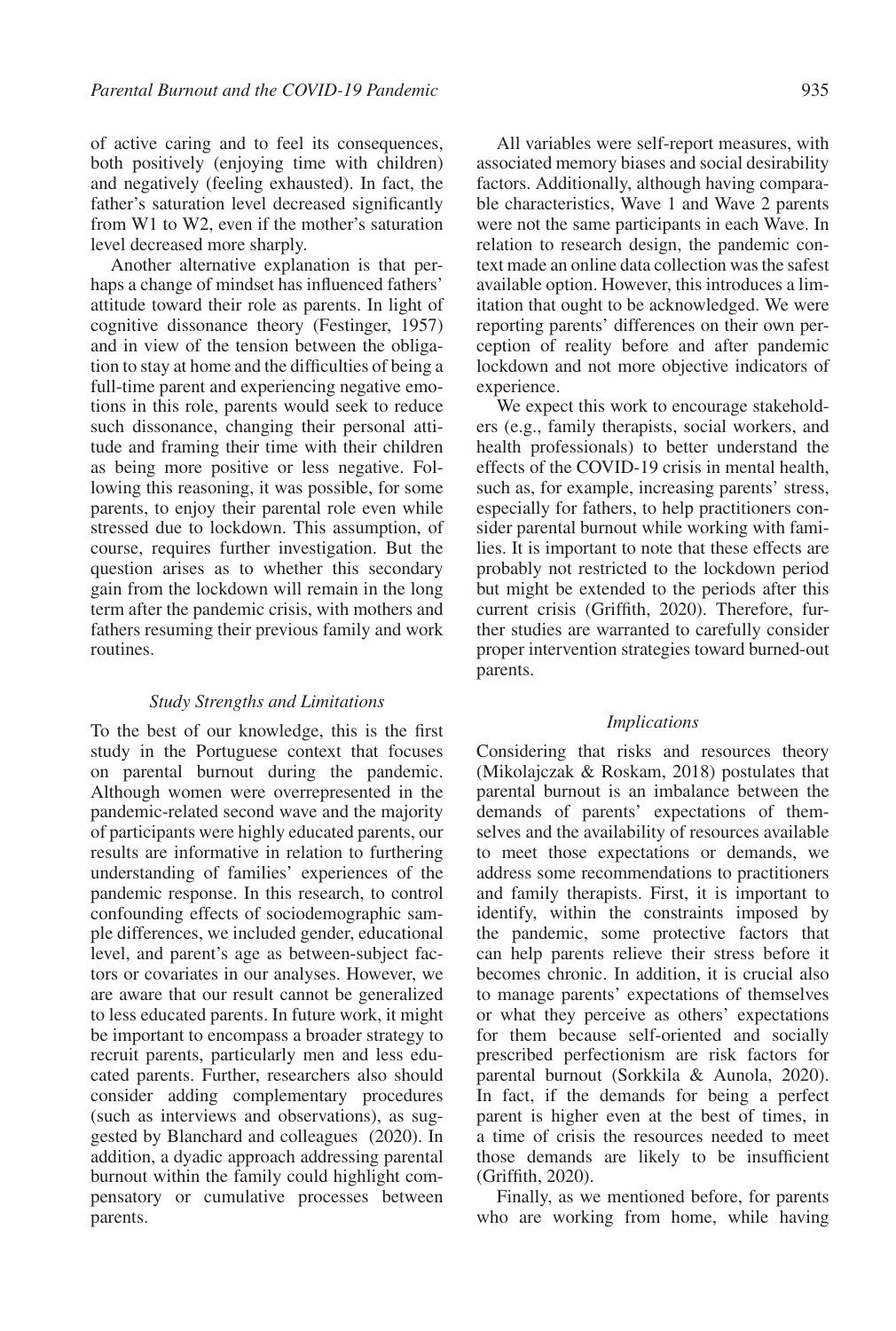a greater opportunity to participate in their child(ren)'s daily life, the lack of separation between work and home can become a burden. Therefore, more than ever, coparenting is an important aspect to work on because partners can play a key role in supporting (or undermining) both each other's professional careers and their parental roles. In addition, partners should (re)think division of family tasks because being at home 24 hours a day, 7 days a week offers an unprecedented opportunity to work both to balance work requirements and to increase one's relative contribution to household chores and childcare, creating a fair division of unpaid work between the couple and easing the other's burden.

This study also may contribute to public policies aimed at families during the pandemic and in its aftermath. Policymakers should take into account the importance of mental health prevention strategies for parents, providing open access to online resources (Cluver et al., 2020). Another useful strategy may be to offer remote psychological support to parents, for example, through a helpline operated by psychologists and other mental health professionals. Especially for fathers, who may be more reluctant to share their feelings and concerns with another person, self-directed parenting interventions displayed in materials such as brochures, e-books, videos, and mobile apps can be an effective way to offer advice on how to avoid parental burnout during these peculiar times. In addition, initiatives are needed to strengthen gender equity in the context of parenting, such as the PARENT project, which aims to engage men in parenting through the Program P approach and to promote a more equal division of unpaid work. Finally, public policies should consider extended economic support for parents who lost their jobs or were under layoff measures, more flexible work schedules, thus enhancing the work–family support.

## **REFERENCES**

- Aguiar, J., Sequeira, C. F., Matias, M., Coimbra, S., & Fontaine, A. M. (2020). Gender and perception of justice in housework division between unemployed spouses. *Journal of Family Issues*, *42*(6), 1217–1233. [https://doi.org/10.1177/](https://doi.org/10.1177/0192513X20942823) [0192513X20942823](https://doi.org/10.1177/0192513X20942823)
- Aunola, K., Sorkkila, M., & Tolvanen, A. (2020). Validity of the Finnish version of the Parental Burnout Assessment (PBA). *Scandinavian Journal*

*of Psychology*, *61*(5), 714–722. [https://doi.org/10](https://doi.org/10.1111/sjop.12654) [.1111/sjop.12654](https://doi.org/10.1111/sjop.12654)

- Blanchard, A. L., Roskam, I., Mikolajczak, M., & Heeren, A. (2020). A network approach to parental burnout . *PsyArXiV.* [https://doi.org/10.31234/osf](https://doi.org/10.31234/osf.io/swqfz) [.io/swqfz](https://doi.org/10.31234/osf.io/swqfz)
- Bradbury-Jones, C., & Isham, L. (2020). The pandemic paradox: The consequences of COVID-19 on domestic violence. *Journal of Clinical Nursing.* <https://doi.org/10.1111/jocn.15296>
- Bradshaw, S., & Fordham, M. (2015). Double disaster: Disaster through a gender lens. In A. E. Collins, S. Jones, B. Manyena, & Janaka Jayawickrama (Eds.), *Hazards, risks and disasters in society* (pp. 233–251). Elsevier.
- César, F., Costa, P., Oliveira, A., & Fontaine, A. M. (2018). "To suffer in paradise": Feelings mothers share on Portuguese Facebook sites. *Frontiers in Psychology.* [https://doi.org/10.3389/fpsyg.2018](https://doi.org/10.3389/fpsyg.2018.01797) [.01797](https://doi.org/10.3389/fpsyg.2018.01797)
- César, F., Oliveira, A., & Fontaine, A. M. (2020). Mães cuidadoras, pais imperfeitos: diferenças de género numa revista portuguesa para mães e pais [Caring mothers, imperfect fathers: Gender differences in a Portuguese magazine for mothers and fathers]. *Ex aequo*, *41*, 179–194. [https://doi.org/10](https://doi.org/10.22355/exaequo.2020.41.11) [.22355/exaequo.2020.41.11](https://doi.org/10.22355/exaequo.2020.41.11)
- Cluver, L., Lachman, J. M., Sherr, L., Wessels, I., Krug, E., Rakotomalala, S., Blight, S., Hillis, S., Bachman, G., Green, O., Butchart, A., Tomlinson, M., Ward, C. L., Doubt, J., & McDonald, K. (2020). Parenting in a time of Covid-19. *Lancet*, *395*(10231), e64. [https://doi.org/10.1016/S0140-](https://doi.org/10.1016/S0140-6736(20)30736-4) [6736\(20\)30736-4](https://doi.org/10.1016/S0140-6736(20)30736-4)
- Conselho Nacional de educação [Portuguese Education Council]. (2019). *Estado da Educação 2018* [State of education 2018]. [https://www.cnedu.pt/](https://www.cnedu.pt/pt/noticias/cne/1496-estado-da-educacao-2018) [pt/noticias/cne/1496-estado-da-educacao-2018](https://www.cnedu.pt/pt/noticias/cne/1496-estado-da-educacao-2018)
- Coyne, L. W., Gould, E. R., Grimaldi, M., Wilson, K. G., Baffuto, G., & Biglan, A. (2020). First things first: Parent psychological flexibility and self-compassion during COVID-19. *Behavior analysis in practice*. Advance online publication. <https://doi.org/10.1007/s40617-020-00435-w>
- Craig, L., & Churchill, B. (2020). Dual-earner parent couples' work and care during COVID-19. *Gender, Work and Organization*, *28*(Suppl. 1), 66–79. <https://doi.org/10.1111/gwao.12497>
- Dalton, L., Rapa, E., & Stein, A. (2020). Protecting the psychological health of children through effective communication about COVID-19. *The Lancet Child & Adolescent Health 4*(5), 346–347. [https://](https://doi.org/10.1016/S2352-4642) [doi.org/10.1016/S2352-4642\(](https://doi.org/10.1016/S2352-4642)20)30097-3
- Diário da República Eletrónico. (2020a). *Decreto-Lei n*∘ *10-A/2020. Estabelece medidas excecionais e temporárias relativas à situação epidemiológica do novo Coronavírus—COVID 19* [Exceptional and temporary measures in response to the COVID-19 epidemiological situation]. [https://](https://dre.pt/web/guest/pesquisa/-/search/130243053/details/normal?l=1)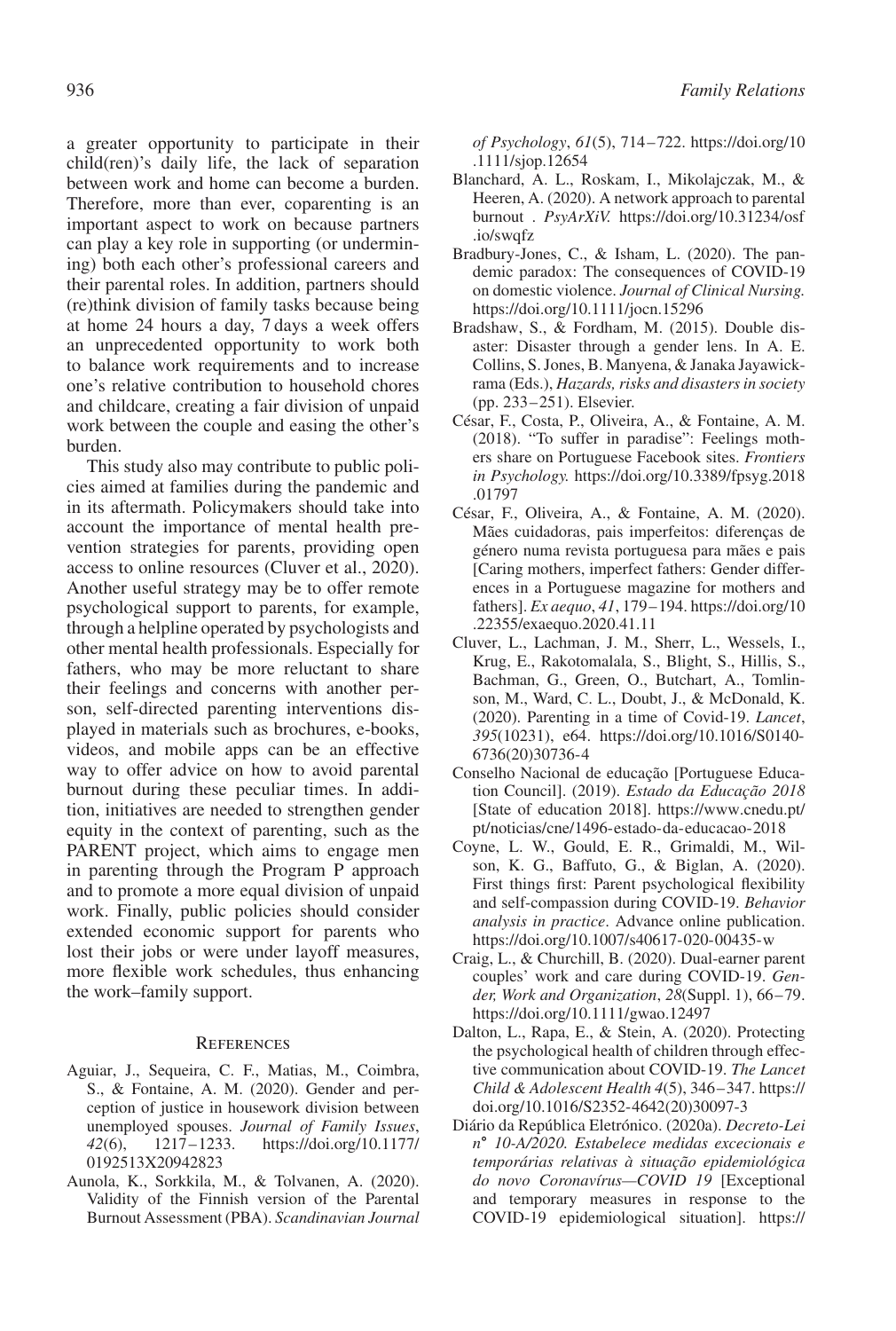[dre.pt/web/guest/pesquisa/-/search/130243053/](https://dre.pt/web/guest/pesquisa/-/search/130243053/details/normal?l=1) [details/normal?l=1](https://dre.pt/web/guest/pesquisa/-/search/130243053/details/normal?l=1)

- Diário da República Eletrónico. (2020b). *Presidential Decree n*∘ *20-A/2020. Procede à segunda renovação da declaração de estado de emergência, com fundamento na verificação de uma situação de calamidade pública* [Proceeding with the second renewal of the declaration of the state of emergency, based on public calamity]. [https://data.dre](https://data.dre.pt/eli/decpresrep/20-A/2020/04/17/p/dre) [.pt/eli/decpresrep/20-A/2020/04/17/p/dre](https://data.dre.pt/eli/decpresrep/20-A/2020/04/17/p/dre)
- Dias, S., Pedro, A. R., Abrantes, A., Gama, A., Moniz A. M., Nunes, C., Parreira, C., Avelar, F., Soares, P., Laires, P., & Santana, R. (2020). *Opinião Social: Perceção individual do risco de contrair COVID-19, Barómetro COVID-19* [Social opinion: perception of risk concerning COVID-19, COVID-19 Barometer]. Escola Nacional de Saúde Pública da Universidade Nova de Lisboa.
- Direção Geral de Saúde [Directorate-General for Health]. 2020. *Current situation in Portugal report*. [https://covid19.min-saude.pt/ponto-de](https://covid19.min-saude.pt/ponto-de-situacao-atual-em-portugal/)[situacao-atual-em-portugal/](https://covid19.min-saude.pt/ponto-de-situacao-atual-em-portugal/)
- Festinger, L. (1957). *A theory of cognitive dissonance*. Stanford University Press.
- Griffith, A. K. (2020). Parental burnout and child maltreatment during the COVID-19 pandemic. *Journal of Family Violence*. Advance online publication.<https://doi.org/10.1007/s10896-020-00172-2>
- Instituto Nacional de Estatística. (2014). *Famílias em Portugal*. [https://www.animar-dl.pt/](https://www.animar-dl.pt/documentacao/pdf/102-geral/409-familias-em-portugal) [documentacao/pdf/102-geral/409-familias-em](https://www.animar-dl.pt/documentacao/pdf/102-geral/409-familias-em-portugal)[portugal](https://www.animar-dl.pt/documentacao/pdf/102-geral/409-familias-em-portugal)
- Instituto Nacional de Estatística (2019). *Inquérito à utilização de tecnologias de informação e da comunicação nas famílias* [Survey on the use of information and communication technologies in households]. [https://www.ine.pt/xurl/pub/](https://www.ine.pt/xurl/pub/438632477) [438632477.](https://www.ine.pt/xurl/pub/438632477)
- Kline, R. B. (2010). *Principles and practice of structural equation modeling*. The Guilford Press.
- Matias, M. (2019). Gênero e papéis de gênero no fenómeno da conciliação trabalho-família: Revisões conceituais e estudos empíricos [Gender and gender roles in the phenomenon of work-family reconciliation: Conceptual reviews and empirical studies]. In C. Andrade, S. Coimbra, M. Matias, L. Faria, J. Gato, & C. Antunes (Org.), *Olhares sobre a Psicologia Diferencial [Differential Psychology]* (pp. 174–204). Mais Leitura.
- Matias, M., Aguiar, J., César, F., Braz, A. C., Barham, E. J., Leme, V., Elias, L., Gaspar, M. F., Mikolajczak, M., Roskam, I., & Fontaine, A. M. (2020). The Brazilian-Portuguese version of the Parental Burnout Assessment: Transcultural adaptation and initial validity evidence. *New Directions for Child and Adolescent Development*, *174*, 67–83. [https://](https://doi.org/10.1002/cad.20374) [doi.org/10.1002/cad.20374](https://doi.org/10.1002/cad.20374)
- Matias, M., Andrade, C., & Fontaine, A. M. (2012). The interplay of gender, work and family in Portuguese families. *Work Organisation, Labour & Globalisation*, *6*, 11–26. [https://doi.org/10.13169/](https://doi.org/10.13169/workorgalaboglob.6.1.0011) [workorgalaboglob.6.1.0011](https://doi.org/10.13169/workorgalaboglob.6.1.0011)
- Matias, M., & Fontaine, A. M. (2015). Coping with work and family: How do dual-earners interact? *Scandinavian Journal of Psychology*, *56*(2), 212–222.<https://doi.org/10.1111/sjop.12195>
- McLaren, H. J., Wong, K. R., Nguyen, K. N., Mahamadachchi, K. N. D. (2020). Covid-19 and women's triple burden: Vignettes from Sri Lanka, Malaysia, Vietnam and Australia. *Social Sciences*, *9*(5), 87.<https://doi.org/10.3390/socsci9050087>
- Mikolajczak, M., Brianda, M. E., Avalosse, H., & Roskam, I. (2018). Consequences of parental burnout: a preliminary investigation of escape and suicidal ideations, sleep disorders, addictions, marital conflicts, child abuse and neglect. *Child Abuse and Neglect*, *80*, 134–145. [https://doi.org/](https://doi.org/10.1016/j.chiabu.2018.03.025) [10.1016/j.chiabu.2018.03.025](https://doi.org/10.1016/j.chiabu.2018.03.025)
- Mikolajczak, M., Gross, J. J., & Roskam, I. (2019). Parental burnout: What is it, and why does it matter? *Clinical Psychological Science*, *7*(6), 1319–1329. [https://doi.org/10.1177/](https://doi.org/10.1177/2167702619858430) [2167702619858430](https://doi.org/10.1177/2167702619858430)
- Mikolajczak, M., & Roskam, I. (2018). A theoretical and clinical framework for parental burnout: The balance between risks and resources. *Frontiers in Psychology*, *9*, 886. [https://doi.org/10.3389/fpsyg](https://doi.org/10.3389/fpsyg.2018.00886) [.2018.00886](https://doi.org/10.3389/fpsyg.2018.00886)
- Mondal, S. H. (2014). Women's vulnerabilities due to the impact of climate change: Case from Satkhira region of Bangladesh. *Global Journal of Human Social Science*, *14*, 46–52.
- Perista, H., Cardoso, A., Brázia, A., Abrantes, M., Perista, P., & Quintal, E. (2016). *The use of time by men and women in Portugal: Policy brief* . CESIS—Centro de Estudos para a Intervenção Social; CITE—Comissão para a Igualdade no Trabalho e no Emprego. [http://cite.gov.pt/asstscite/](http://cite.gov.pt/asstscite/downloads/publics/INUT_livro_digital.pdf) [downloads/publics/INUT\\_livro\\_digital.pdf](http://cite.gov.pt/asstscite/downloads/publics/INUT_livro_digital.pdf)
- PORDATA/INE. (2020). *Dimensão média dos agregados domésticos privados*. [Average size of private households] Fundação Francisco Manuel dos Santos. [https://www.pordata.pt/](https://www.pordata.pt/Portugal/Dimens%c3%a3o+m%c3%a9dia+dos+agregados+dom%c3%a9sticos+privados+-511) [Portugal/Dimens%c3%a3o+m%c3%a9dia+dos+](https://www.pordata.pt/Portugal/Dimens%c3%a3o+m%c3%a9dia+dos+agregados+dom%c3%a9sticos+privados+-511) [agregados+dom%c3%a9sticos+privados+-511](https://www.pordata.pt/Portugal/Dimens%c3%a3o+m%c3%a9dia+dos+agregados+dom%c3%a9sticos+privados+-511)
- Portugal, S. (2011). Dádiva, família e redes sociais [Gift, family and social networks]. In S. Portugal & P. H. Martins (Eds.), *Cidadania, políticas públicas e redes sociais* (pp. 39–54). Imprensa da Universidade de Coimbra. [https://doi.org/10.14195/978-](https://doi.org/10.14195/978-989-26-0222-6) [989-26-0222-6](https://doi.org/10.14195/978-989-26-0222-6)
- Prioste, A., Narciso, I., Gonçalves, M. M., & Pereira, C. R. (2017) Values' family flow: associations between grandparents, parents and adolescent children. *Journal of Family Studies*, *23*(1), 98–117. <https://doi.org/10.1080/13229400.2016.1187659>